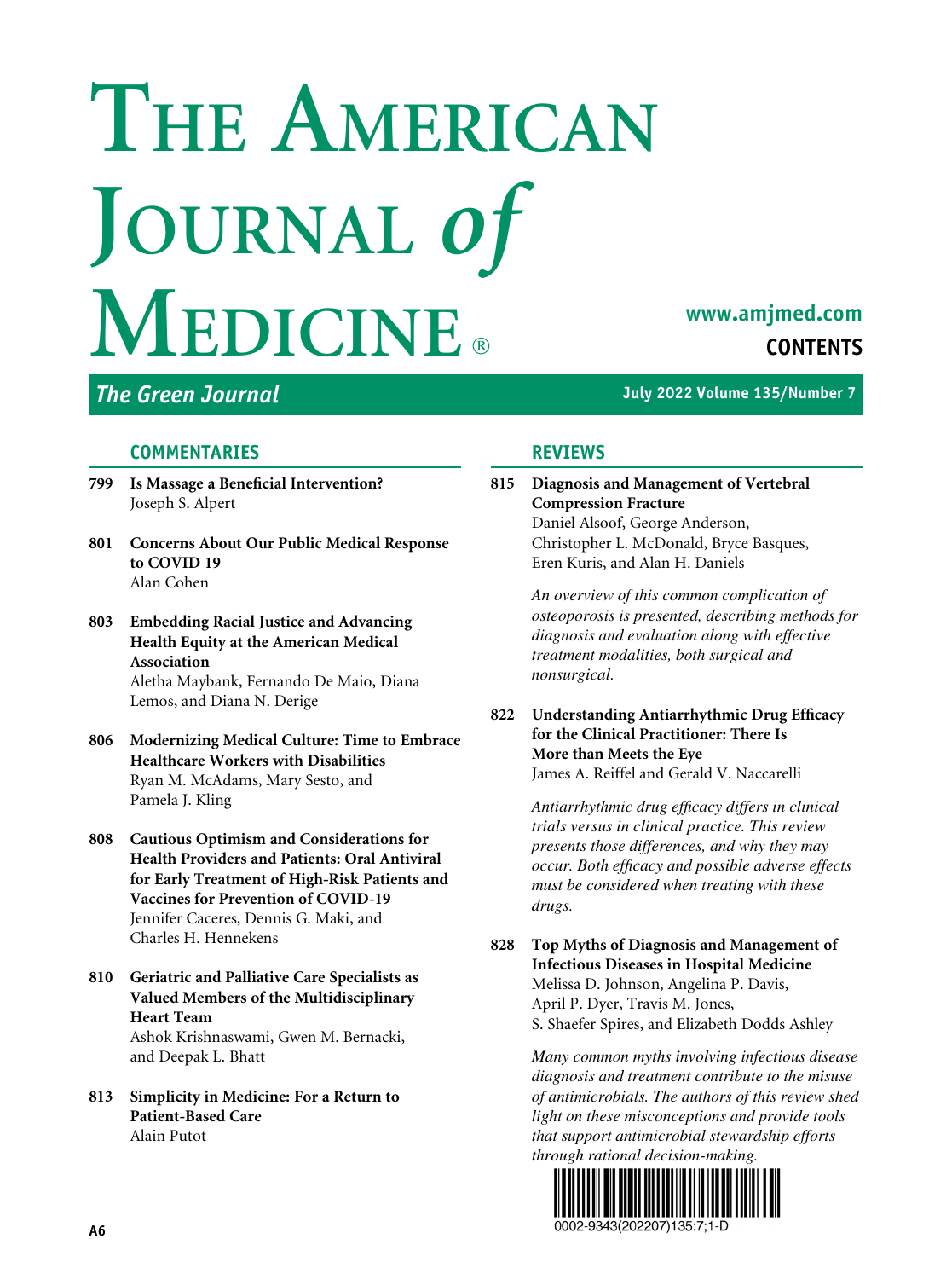836 New Drugs Approved in 2021 Alex M. Ebied, Hesham Elmariah, and Rhonda M. Cooper-DeHoff

> This summary of novel drugs approved by the US Food and Drug Administration in 2021 provides clinicians with pertinent prescribing information for each new drug.

#### ADVANCING HIGH VALUE HEALTH CARE

840 Electronic Population Health Tools Enhance Preventive Care for Older Adults Eric W. Chak, Elizabeth Cortez-Toledo, Randy Luna, Scott MacDonald, Susan L. Stewart, David T. Cooke, and Moon S. Chen Jr.

#### DIAGNOSTIC DILEMMA

- 844 Occam's Razor for Severe B12 Deficiency Carson Moss, Deepa T. Patil, Nathan T. Connell, Rebecca L. Zon, and Ebrahim Barkoudah
- 848 Fever, Myalgias, and Weakness in a Patient with HIV Marta Lobo Antuña, Edwin Uriel Suárez, Silvia Calpena Martínez, Fernando Lage Estebañez, Jose Fortes Alén, and Miguel de Górgolas Hernández-Mora

#### IMAGES IN DERMATOLOGY

851 Never Too Old: A Case of Chicken Pox in an Eighty-One-Year-Old Patient Marjan Haider, Taylor Novice, Drew Engers, and Irina Burman

#### IMAGES IN RADIOLOGY

853 A Postoperative Octopus Trap: Reverse Stress Cardiomyopathy Daniel Hogan Slack, Sandhya Venugopal, and Ezra A. Amsterdam

#### CLINICAL RESEARCH STUDIES

856 Association of Optimism with Cardiovascular Events and All-Cause Mortality: Systematic Review and Meta-Analysis

> Chayakrit Krittanawong, Neil Sagar Maitra, Hafeez Ul Hassan Virk, Sonya Fogg, Zhen Wang, Scott Kaplin, David Gritsch, Eric A. Storch, Philippe N. Tobler, Dennis S. Charney, and Glenn N. Levine

Optimism is associated with a reduced risk of all-cause mortality and of cardiovascular disease, suggesting an important relationship between psychological health and cardiovascular disease that may serve as an area for intervention by clinicians.

864 Association of Medication-Assisted Therapy with New Onset of Cardiac Arrhythmia in Patients Diagnosed with Opioid Use Disorders Mukaila A. Raji, Shivani Priyadarshni, Xiaoying Yu, Biai Digbeu, and Yong-Fang Kuo

> Patients with opioid use disorder who received medication-assisted therapy had a higher risk of cardiac arrhythmia than those who did not. In opioid use disorder patients with significant cardiovascular conditions, clinicians should consider buprenorphine as first-line therapy.

871 The Coronary Artery Risk Development in Young Adults (CARDIA) Study Julian Jakob, Odile Stalder, Tali Kali, Etienne Pruvot, Mark J. Pletcher, Jamal S. Rana, Stephen Sidney, and Reto Auer

> Although recent cannabis use was associated with lower resting heart rate, past cumulative exposure to cannabis was not associated with heart rate. This study adds to the growing body of evidence suggesting a lack of deleterious association of cannabis use on outcomes of cardiovascular disease.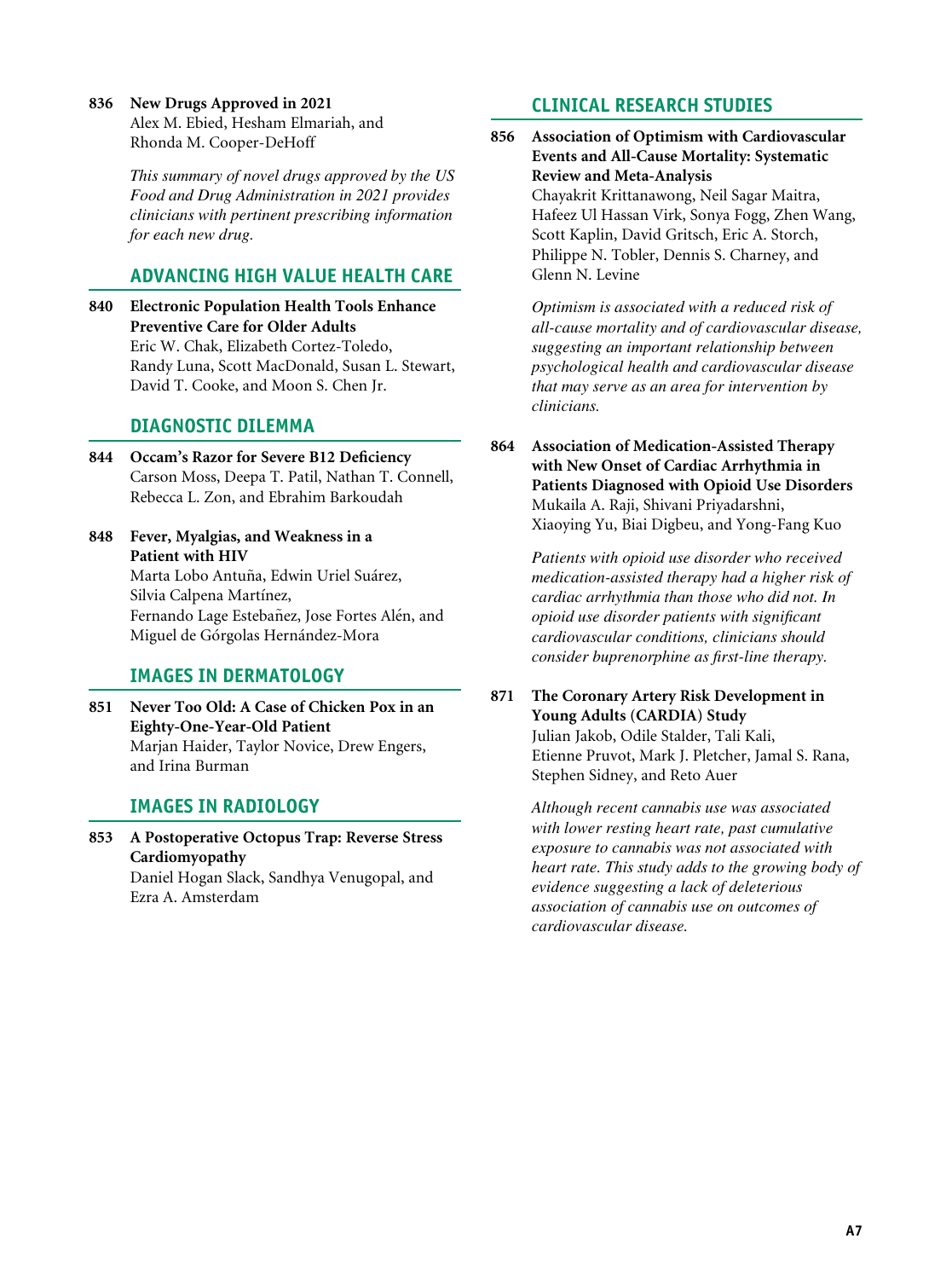879 Biological Disease-Modifying Antirheumatic Drugs and Osteoporotic Fracture Risk in Patients with Rheumatoid Arthritis: A Danish Cohort Study

> Shahab Abtahi, René Cordtz, Lene Dreyer, Johanna H M Driessen, Annelies Boonen, and Andrea M Burden

Biologic disease-modifying antirheumatic drugs had no independent beneficial effect on reducing osteoporotic fracture risk in patients with rheumatoid arthritis, but, in contrast to other anti-inflammatory drugs, also did not increase fracture risk.

889 Blood Pressure Trajectories and Outcomes for Veterans Presenting at VA Medical Centers with a Stroke or Transient Ischemic Attack Greg Arling, Anthony Perkins, Laura J. Myers, Jason J. Sico, and Dawn M. Bravata

> This research highlights the importance of monitoring blood pressure over multiple time points, and of implementing enhanced hypertension management after stroke or TIA, particularly for individuals with high or very high blood pressure trajectories.

897 Statin Use in Hospitalized Patients with COVID-19: A Comprehensive Analysis of the New York City Public Hospital System Weijia Li, Saul Rios, Sanjana Nagraj, Adrija Hajra, Tinatin Saralidze, Dimitrios Varrias, Sheetal Vasundara Mathai, Marko Novakovic, Kenneth H. Hupart, Jeremy A. Miles, Adarsh Katamreddy, Leonidas Palaiodimos,

and Robert T. Faillace

Statin use was independently associated with a significantly lower risk of in-hospital mortality and mechanical ventilation in patients hospitalized with COVID-19 infection.

906 Non-Exercise Estimated Cardiorespiratory Fitness and Incident Hypertension Palakben Hasmukhbhai Patel, Mitchell Gates, Peter Kokkinos, Carl J. Lavie, Jiajia Zhang, and Xuemei Sui

> Knowing a patient's cardiorespiratory fitness level might help health care providers identify high-risk patients with low fitness levels for primary prevention of hypertension, such as physical activity counseling.

## AJM ONLINE

Please note that articles with an "e" page designation are available only in the online version of the Journal at www.amjmed.com.

#### COMMENTARIES

- e139 Peeking Inside the Box Charles Goldberg
- e141 Investigating Zika-Microcephaly's 'Crash' Randall Bock

#### REVIEWS

e145 Multicancer Early Detection Panels (MCEDs) in the Primary Care Setting Benjamin E. Ueberroth, Lisa A. Marks, Mitesh J. Borad, and Neera Agrwal

> Multicancer early detection panels are a promising development for revolutionizing cancer screening. But care must be taken as to who to test, how to interpret results and patient expectations, and how to manage cost concerns and ensure health care equity.

#### e150 Pseudohyperkalemia: Three Cases and a Review of Literature

Kimia Saleh-Anaraki, Anjuli Jain, Christopher S. Wilcox, and Negiin Pourafshar

Management of pseudohyperkalemia differs from that required for true hyperkalemia. Pseudohyperkalemia should be suspected in patients who lack evidence of hyperkalemia. It is critical to identify true hyperkalemia from pseudohyperkalemia to prevent overtreatment.

#### DIAGNOSTIC DILEMMA

e155 Amassing the Evidence Eric J. Dein, Zsuzsanna H. McMahan, Allan C. Gelber, and Uzma J. Haque

#### IMAGES IN DERMATOLOGY

e159 Multiple Leg Wounds in an Obese Female with Normal Renal Function Yangming Cao, William Dominic, Stevan Knezevich, and Mariya Kochubey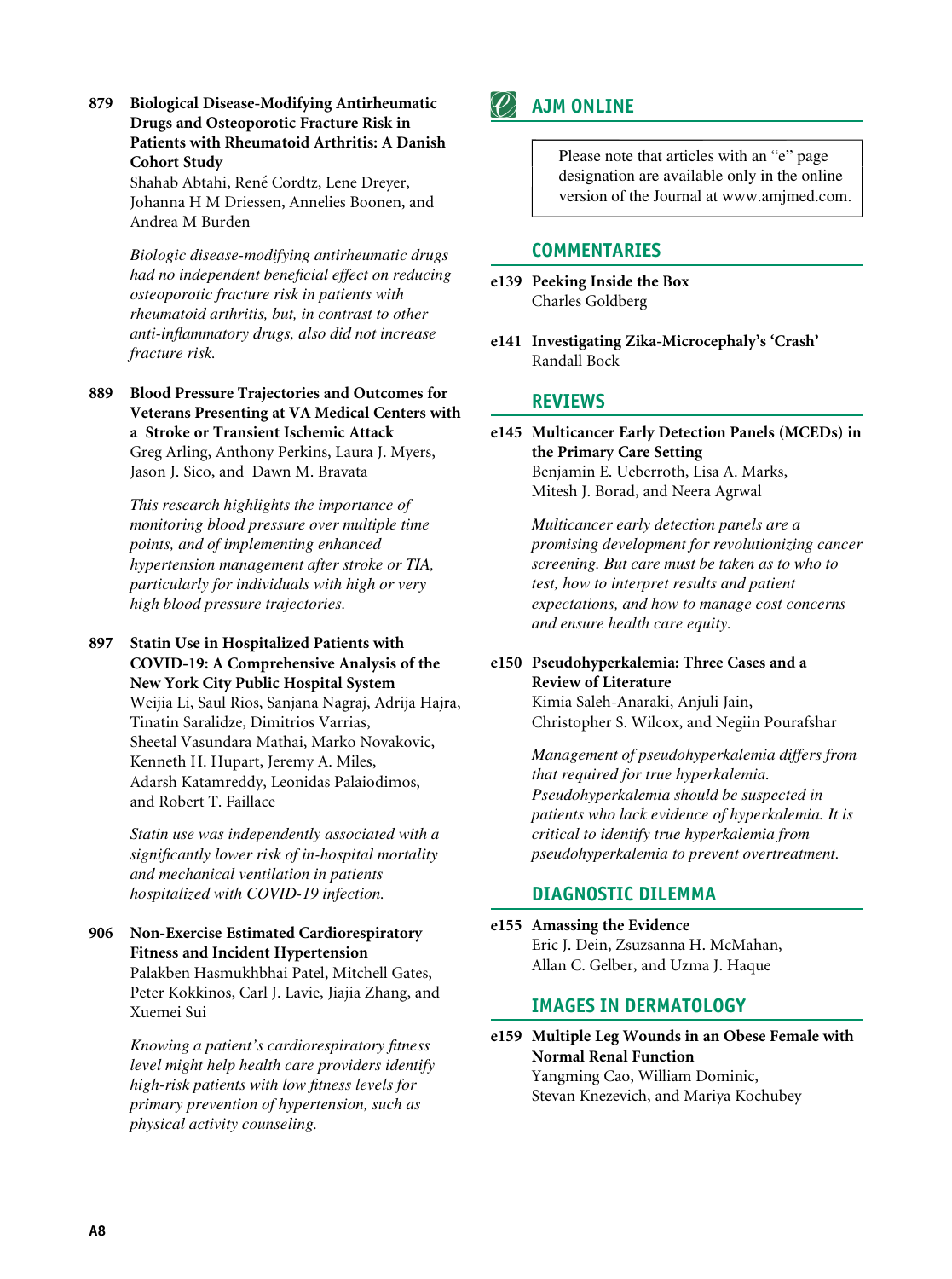#### **IMAGES IN RADIOLOGY**

e162 Lung Abscess in Adult with Foreign Body (Tooth) Juliana Garcia Alves da Trindade, Mary Lúcia Bedran Ananias, and

Cristina Asvolinsque Pantaleão Fontes

#### **CLINICAL RESEARCH STUDIES**

e165 Biologically Active Adrenomedullin (bio-ADM) is of Potential Value in Identifying Congestion and Selecting Patients for Neurohormonal **Blockade in Acute Dyspnea** Justas Simonavičius, Aurimas Mikalauskas, Kamilė Čerlinskaitė, Etienne Gayat, Vytautas Juknevičius, Eglė Palevičiūtė, Irina Alitoit-Marrote, Denis Kablučko, Loreta Bagdonaitė, Mindaugas Balčiūnas, Dovilė Vaičiulienė, Ieva Jonauskienė, Justina Motiejūnaitė, Kestutis Stašaitis, Audrys Kukulskis, Šarūnas Damalakas, Toma Šimbelytė, Neringa Taparauskaitė, Gintarė Pukanasienė, Aleksandras Laucevičius, Aušra Kavoliūnienė, Alexandre Mebazaa, and Jelena Čelutkienė, on behalf of the **GREAT** network

> Bio-ADM, reflecting the presence and degree of congestion, is a strong predictor of 90-day mortality in acute dyspnea patients. High bio-ADM concentration identified those acute dyspnea patients who benefited the most from the use of neurohormonal blockers.

e182 Clinician Attitudes and Beliefs Associated with **More Aggressive Diagnostic Testing** 

> Deborah Korenstein, Laura D. Scherer, Andrew Foy, Lisa Pineles, Alison D. Lydecker, Jill Owczarzak, Larry Magder, Jessica P. Brown, Christopher D. Pfeiffer, Christopher Terndrup, Luci Leykum, Deborah Stevens, David A. Feldstein, Scott A. Weisenberg, Jonathan D. Baghdadi, and Daniel J. Morgan

Testing aggressiveness among primary care clinicians was associated with cognitive characteristics such as low numeracy and lack of strong recognition of the uncertainty in medical practice. In order to improve health care value, drivers of overuse, including individual cognitive factors, must be overcome.

e194 Opioid and Benzodiazepine Substitutes: Impact on Drug Overdose Mortality in Medicare Population

> Yong-Fang Kuo, Victor Liaw, Xiaoying Yu, and Mukaila A. Raji

Benzodiazepines were associated with an increased risk of drug overdose death, while SSRIs/SNRIs were associated with a comparatively lower risk. Gabapentinoids were not associated with decreased risk compared with opioids, raising concerns for their perceived relative safety.

#### **CLINICAL COMMUNICATIONS TO THE EDITOR**

- e207 Hypocalciuric Hypercalcemia Due to Isolated **Renal Granulomatous Disease** Masayuki Tanemoto and Takahide Kimura
- e209 A Rare Case of Non-Acidotic High Anion Gap Pancreatic Ketonemia Dana Rubenstein, Gregg A. Robbins-Welty, Margaret Sahu, Andrew Vista, and Jenny Van Kirk
- e210 Hemothorax and Bloody Ascites Caused by Vascular Ehlers-Danlos Syndrome Shuichi Tanaka, Hiroyuki Honda, Kou Hasegawa, Koji Tomita, Reimi Sogawa, Hideki Yamamoto, Takao Hiraki, Akira Hirasawa, and Fumio Otsuka
- e212 Oral Histoplasmosis Presenting as a Solitary Ulcer on Tongue in an Immunocompetent Adult

Kaushiki Hajra, Uddalak Chakraborty, Kingshuk Chatterjee, Srinjani Mukherjee, and Saswati Halder

#### e214 Madelung Disease

Junsuke Tawara, Kosuke Ishizuka, Kei Enomoto, Masafumi Kamata, Kohta Katayama, Yuki Kaji, and Yoshiyuki Ohira

- e216 Aquagenic Wrinkling of the Palms Mutsuka Kurihara, Kosuke Ishizuka, and Masatomi Ikusaka
- e218 The Importance of Bubbles at High Altitude John A. D'Elia and Larry A. Weinrauch